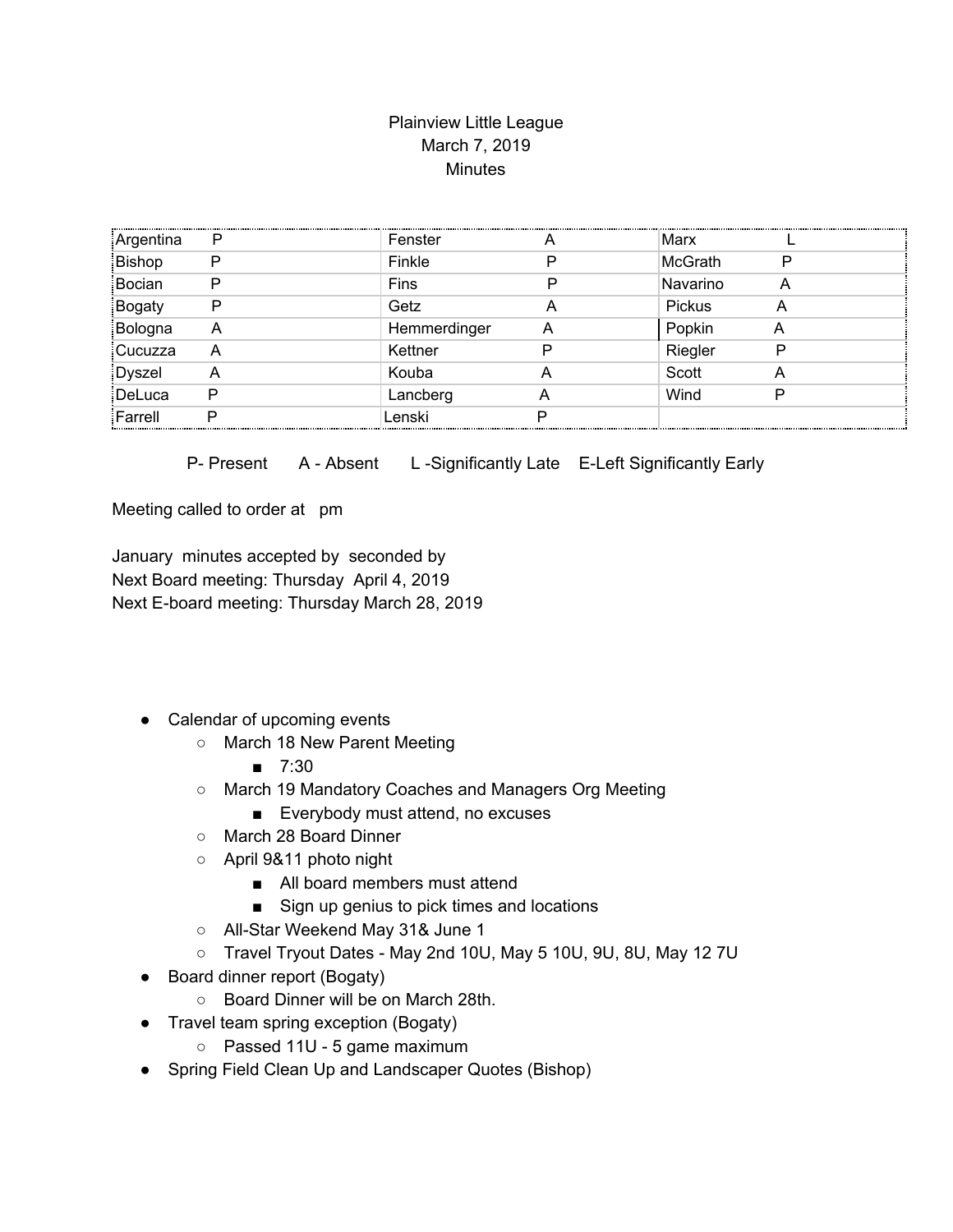- $\circ$  Reports on landscaping prices, in sync with what we have paid previously. Ken will get further details, but cleanup and weekly maintenance approved.
- Lincoln Shed (Marx)
	- Will get a handyman to fix this shed
- Uniform Report ordered and expected date (Argentina)
	- Uniforms will be in March 15th. Sign up genius to help the uniform committee at Jamaica. Uniforms to be given to coaches at the mandatory meeting.
	- Mix and match for sponsors for Lil Hawks and mini hawks
- Equipment Report Ordered and expected date (Bishop)
	- Equipment will be in March 15th. Sign up genius to help the equipment committee at Jamaica. Equipment will hopefully be given out at the mandatory meeting, and will be placed in sheds and lockboxes around town before opening day.
- Expanding Hitters Club for the spring (Argentina)
	- Coaches clinics March 24th 12:30-3:30 by grade. Managers/coaches and their children invited
- Intertown/IM (Wind)
	- Every town involved would host one division
	- Every IM team would play to give children the experience of playing people other than their friends
- AED training (Bologna)
	- People have signed up and are getting trained
- 12U Cooperstown Team (Kettner)
	- Brackets \$20/piece see Kettner if you need help.
- Status of scheduling (Kouba)
	- All schedules are almost complete. Will be released after the mandatory meeting.
- Drafts (Wind)
	- All drafts are complete. At this time any additional add ons for competitive divisions must be approved by Ari and the Division Director.
- Email to Lorna about School fields (Wind) Somone needs to volunteer to draft highlighting issues with school field usage and Braico and Ward
	- Wind, Riegler, Farrell to compose
	- Seniors (Scott)
		- Ken is working with East Meadow
	- Softball Pitching machine (Fins)
		- Need another one. Passed
	- Background Checks (Getz)
		- $\circ$  First rounds have gone out, next rounds to begin over the weekend. Ahead of when we did it last year.
	- Recruiting for Fall Interleague (Wind)
		- Boxer will work with Wind to begin this process
	- Non-competitive Team assignments (Kouba/Farrell)
		- Almost complete. Children keep signing up. Working on coaches